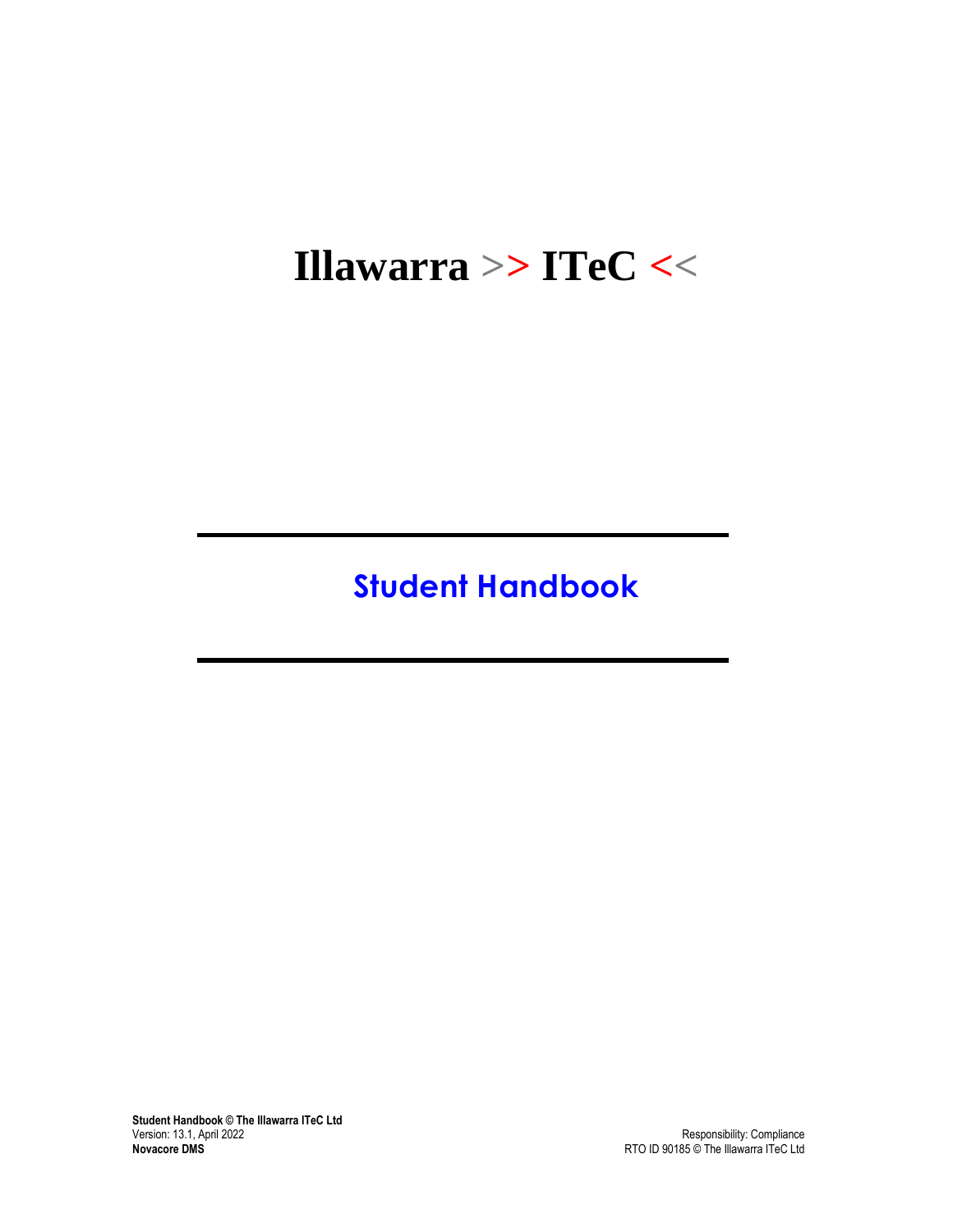# **The Illawarra ITeC Ltd**

Registered Training Organisation 90185

Email: [itec@illawarraitec.edu.au](mailto:itec@illawarraitec.edu.au)

Website: [www.illawarraitec.com.au](http://www.illawarraitec.com.au/)

© The Illawarra ITeC Ltd

Student Handbook

**Version:** v12 - 03 September 2020 - Policies & Procedures/Admissions v13 – 03 February 2022 – General revision, review of Units of Competency, web-address and staff contacts v13.1 – 24 April 2022 – Contact details, qualification levels, version/date

#### **Disclaimer**

This Student Handbook contains information that is correct at the time of printing. Changes to legislation and/or **The Illawarra ITeC Ltd (Illawarra ITeC)** policy may impact on the currency of information included. Illawarra ITeC reserves the right to vary and update information without notice. You are advised to seek any changed information and/or updates from your trainer or by contacting Illawarra ITeC.

This handbook has been prepared as a resource to assist students to understand their obligations and also, those of Illawarra ITeC. Please carefully read through the information contained in this guide. All students need to read, understand, be familiar with, and follow the policies and procedures outlined in this Handbook.

Any queries can be directed to appropriate person/s noted in **Section 7. Contacting ITeC** herein – Illawarra ITeC's Contact Details: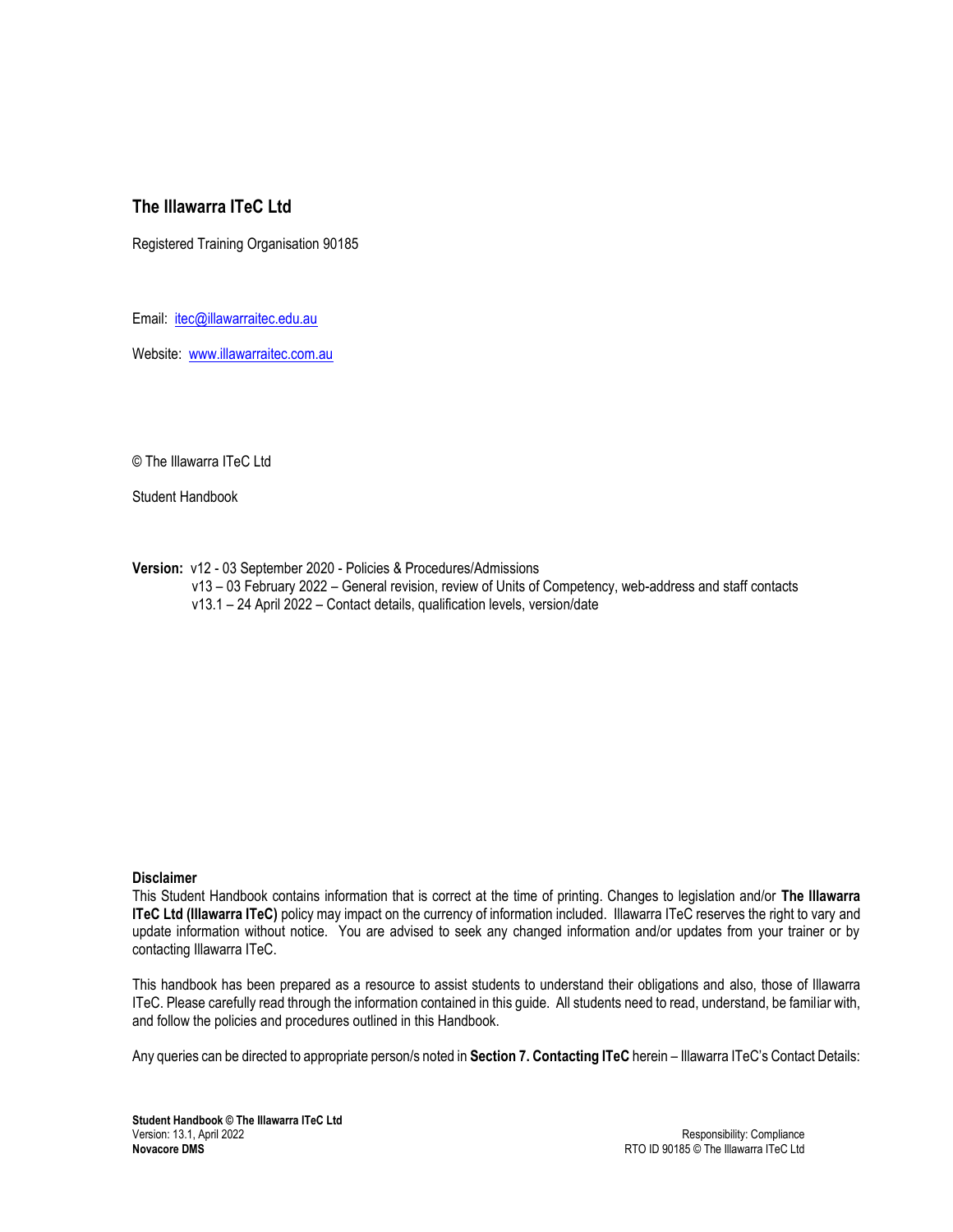# **Table of Contents**

| 1.0 |                                                                                     |  |
|-----|-------------------------------------------------------------------------------------|--|
| 2.0 |                                                                                     |  |
| 3.0 | Student Selection, Enrolment, Admission, Induction/Orientation and Work Health &    |  |
|     |                                                                                     |  |
|     |                                                                                     |  |
|     |                                                                                     |  |
|     | 3.5 National Recognition (Credit Transfer) & Recognition of Prior Learning (RPL)  6 |  |
| 4.0 |                                                                                     |  |
|     |                                                                                     |  |
|     |                                                                                     |  |
|     |                                                                                     |  |
|     |                                                                                     |  |
|     |                                                                                     |  |
|     |                                                                                     |  |
|     |                                                                                     |  |
|     |                                                                                     |  |
|     |                                                                                     |  |
|     |                                                                                     |  |
|     |                                                                                     |  |
|     |                                                                                     |  |
|     |                                                                                     |  |
|     |                                                                                     |  |
|     |                                                                                     |  |
| 5.0 |                                                                                     |  |
| 6.0 |                                                                                     |  |
|     |                                                                                     |  |
|     |                                                                                     |  |
|     |                                                                                     |  |
| 7.0 |                                                                                     |  |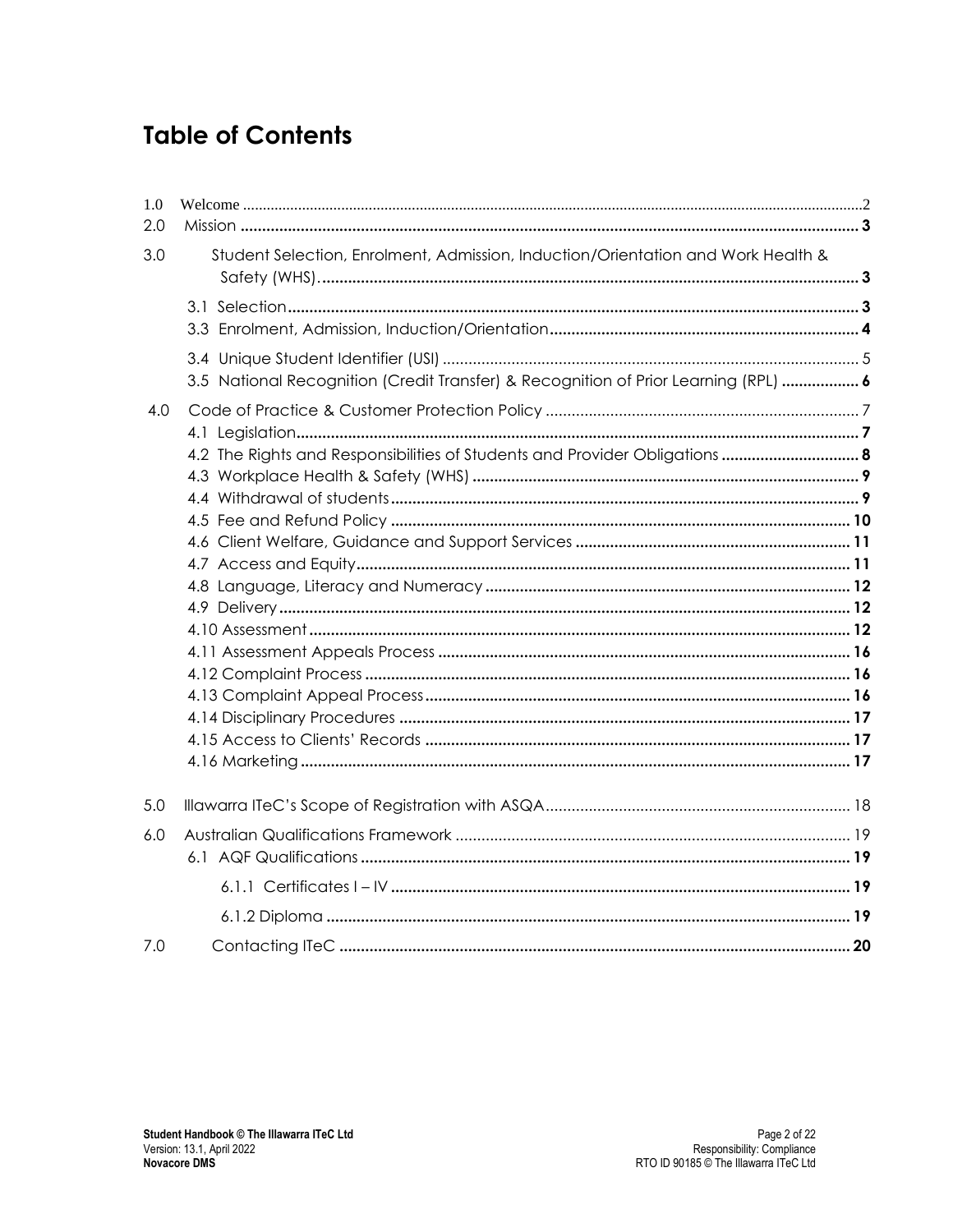## <span id="page-3-0"></span>**1.0 Welcome**

Welcome to Illawarra ITeC. We sincerely hope you will gain great benefit from the course in which you have enrolled. This student handbook has been put together to ensure participants have access to all the information they will need. Please feel free to call our Training Manager if you have any queries regarding your course or information provided to you.

We wish you a rewarding experience in your pursuit of lifelong learning through education & training.

Our staff are readily available to support your continuing education and assist you to plan and develop skills and knowledge to support your future endeavours. Should you have any feedback to provide us, it can be done through our feedback forms, trainers, training manager or any of the management team (*refer Contact Details on the last page of the Student Handbook).*

Our courses are delivered by appropriately qualified and experienced trainers, and through a variety of methods. We offer training sessions via:

- Classroom lessons
- Workplace visits
- Online/Correspondence and
- A combination of the above

Our courses are designed to maximise you're learning by being hands-on, relevant and enjoyable.

Students can expect to learn through a variety of methods:

- Face to face support
- Practical learning/doing
- Instruction/tutorial
- Print based and online materials
- Workshops practical, discussions, constructions
- Small group activities
- Role-play/scenarios
- Case Studies
- Work-based Projects

Illawarra ITeC prides itself on providing a clean, healthy and happy environment for learning and our premises and facilities include up to date Computer Rooms, Training Rooms, Retail Store, Hospitality Kitchen, Carpentry Workshop, Music Recording Studio and a 110 seat Theatre as well as online facilities.

*Tony O'Connor Chief Executive Officer*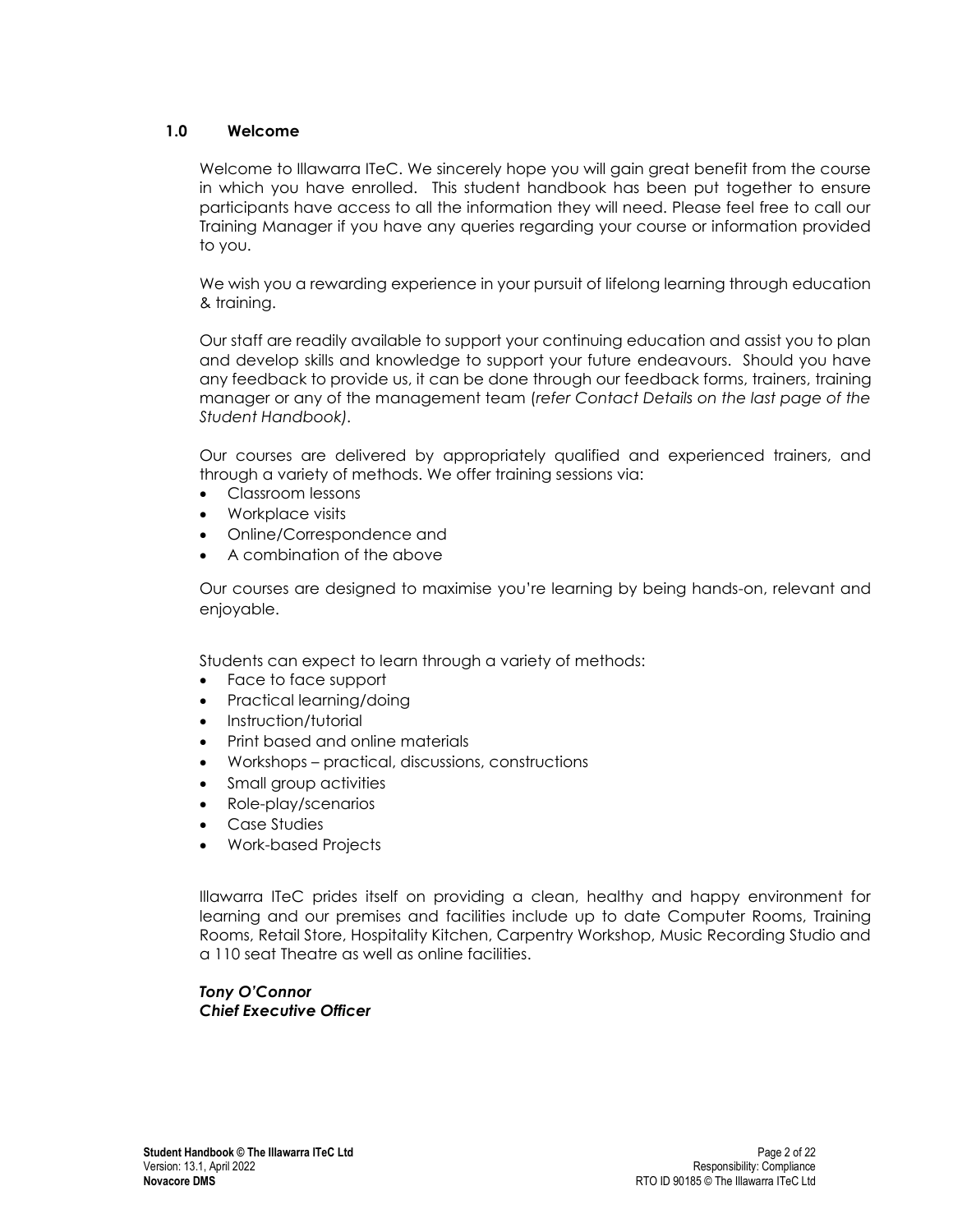## <span id="page-4-0"></span>**2.0 Mission**

Through the provision of employment opportunities, training and advice, assist the community to contribute to an ever-changing economy by:

- Commitment to providing quality and innovative Vocational Education and Training options, which produce high level skills leading to positive employment outcomes.
- To be a financially sustainable provider of services to improve employment and social outcomes.

### **Values**

Illawarra ITeC is committed to pursuing the following values in all aspects of its operations:

- Innovation in the delivery of training
- **Excellence in business practice**
- Providing a best service to our customers
- Focussed on providing a safe work environment
- Caring of our staff, trainees and customers
- Open communication for all staff

## <span id="page-4-1"></span>**3.0 Student Selection, Enrolment, Admission, Induction/Orientation and Work Health & Safety (WHS).**

### <span id="page-4-2"></span>**3.1 Selection**

Students enrolling in a course with Illawarra ITeC must meet course and/or funding eligibility and entry requirements relevant to the course being undertaken.

Students must adhere to the Illawarra ITeC code of conduct and student rights and responsibilities.

All candidates enrolling in courses at Illawarra ITeC have the opportunity to withdraw and receive a refund where applicable (refer Fee, Charges & Refund Policy).

On pre-enrolment, students will need to provide formal identification through a birth certificate, driver's licence, Australian passport or other forms of evidence as advised. These must be sighted and signed by an Illawarra ITeC trainer/employee.

You may be eligible for credit or recognition towards other courses (refer 4.3).

### **3.2 Smart & Skilled**

If you are enrolling in a course funded or partially funded through NSW Smart & Skilled Program Illawarra ITeC will provide you with a copy of the *NSW Smart & Skilled 2022 – Student Pre-Enrolment Information.* This document is located on ITeC's website [www.illawarraitec.edu.au,](http://www.illawarraitec.edu.au/) you can ask us for a copy you can find a copy on the Training Services NSW website: *<https://smartandskilled.nsw.gov.au/>*

*NSW Training Services Student Enquiries Contact Phone Number: 1300 772 104*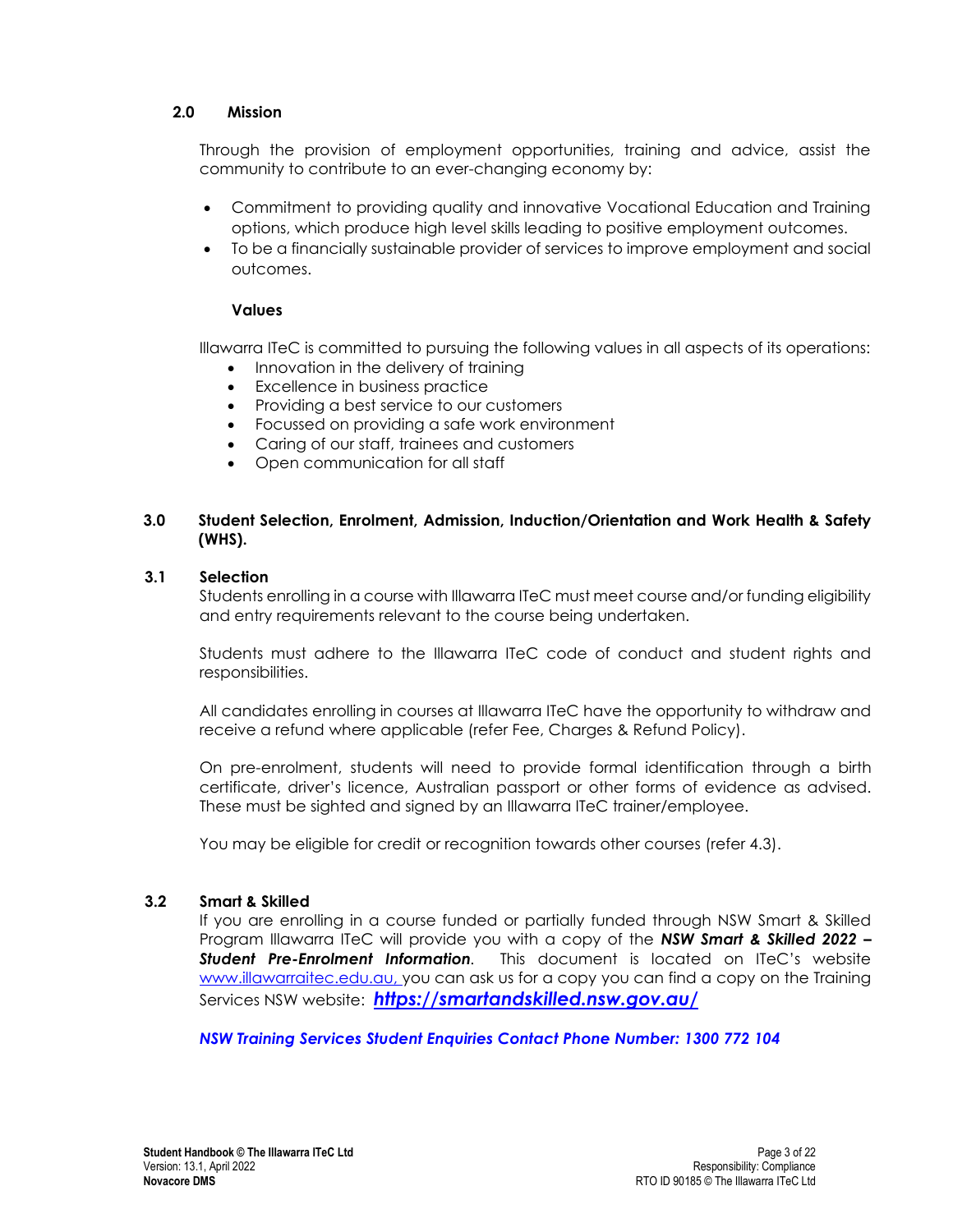# **3.3 Enrolment, Admission, Induction/Orientation**

<span id="page-5-0"></span>Prospective students must complete the Illawarra ITeC **Application for Course Enrolment** Form and enrolment is completed by payment of due fees (where applicable) to Illawarra ITeC. Completed Course Enrolment Form can be personally delivered to ITeC's premises, posted or email (for details refer below):

ITeC's premises is located at:

- *1-5 Miller Street (Corner Fox & Miller Streets) CONISTON NSW 2500*
- Postal Address: *PO Box 1700 Wollongong NSW 2500*
- Email: *[itec@illawarraitec.edu.au](mailto:itec@illawarraitec.edu.au)*

Illawarra ITeC conducts an enrolment, induction/orientation program for all clients. All students must have a Unique Student Identifier (USI) to undertake nationally recognised training (refer 3.4 for further details). This program reviews the Code of Practice and also includes:

- The completion of Illawarra ITeC's **Course Enrolment F***orm* with at least **one form of identification** required: Driver's Licence.
- Medicare Card
- Australian Passport
- Visa (with Non-Australian Passport) for international students
- Full Birth Certificate (Australian) *please note a Birth Certificate Extract is not sufficient*.
- Certificate Of Registration by Descent
- Citizenship Certificate
- Immi Card (evidence of Immigration status)
- **Please note:** Where enrolled the unit of competency CPCCWHS1001 Prepare to *work safely in the construction industry (White Card) as part of obtaining a White Card issued by SafeWork NSW students will be required to provide 100 points of identification on the day of training (refer separate details that will be provided prior to enrolment).*
- identification of any specific needs of the individual client with regard to:
	- Language, Literacy and Numeracy support.
	- Venue safety and facility arrangements.
	- Relevant legislative requirements and accessibility.
	- Review of the training and assessment program and flexible learning and assessment.
	- Client support, welfare and guidance services arrangements.
	- Appeals and complaints procedures.
	- Disciplinary procedures; and
	- Recognition arrangements.

Students are given specific course information prior to enrolment or at any information session. Students are asked to acknowledge that they have received information on the course hours, content, assessment requirements, Work Health & Safety (WHS) and completion information at the first session. Prior to starting training, you will be given a copy of your Training Plan.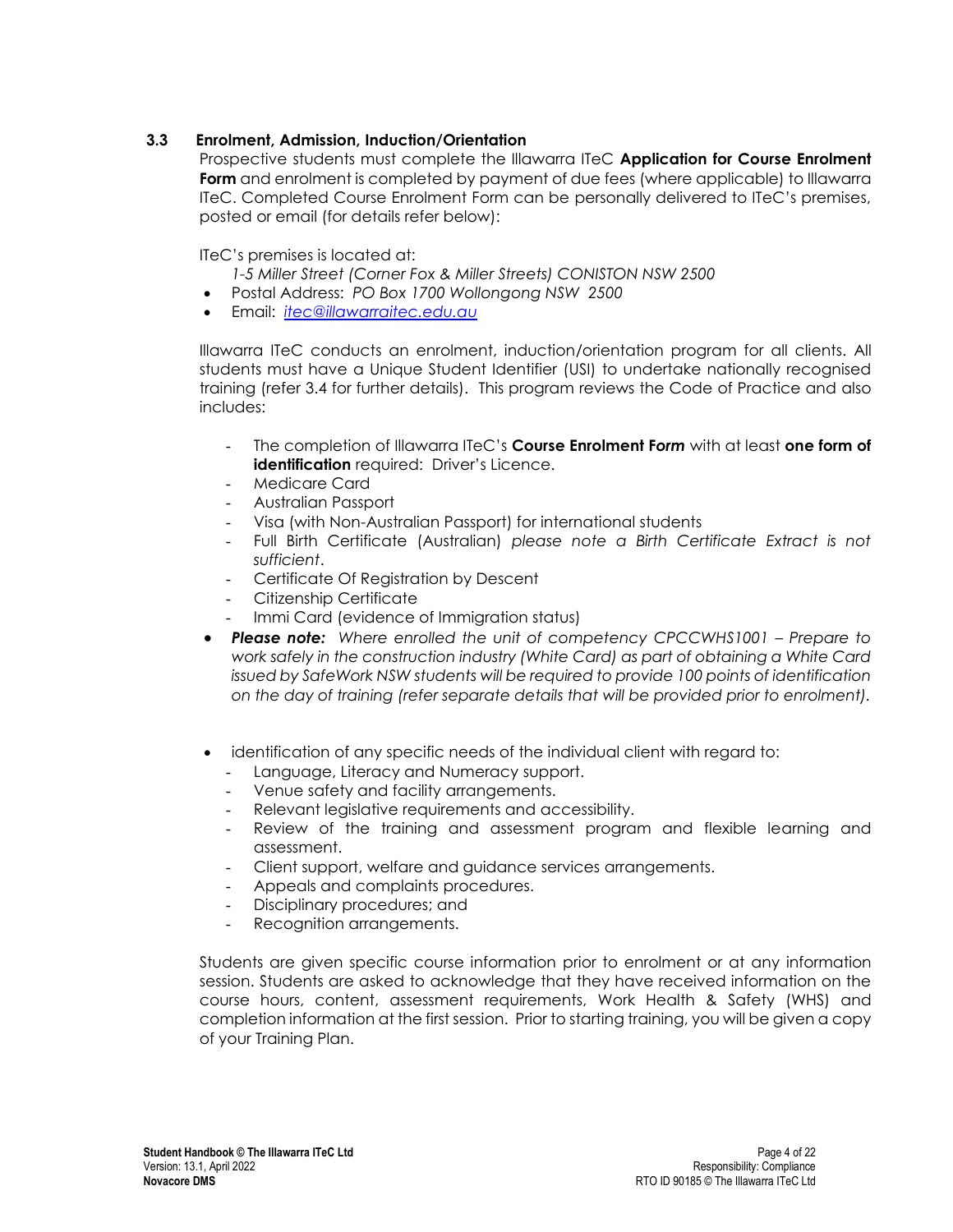# <span id="page-6-0"></span>**3.4 Unique Student Identifier (USI)**

From the 1st of January 2015 if you are undertaking nationally recognised training delivered by a registered training organisation you will be required to have a Unique Student Identifier (USI).

If you do not already have a USI you will need to apply for one and there are (2) two options for you do so:

- a) **Create a USI yourself.** If you choose this option, complete the following steps:
	- Go online to [www.usi.gov.au](http://www.usi.gov.au/) and follow the steps.
	- Write down your USI and keep it somewhere handy and safe
	- Notify the Illawarra ITeC of your USI number via email or phone as soon as possible

## **OR**

b) **The Illawarra ITeC can apply for a USI on your behalf.** If you choose this option, please speak to one of ITeC's staff and they will assist you.

For either option you will need to have one or two of the following documents available to enable you to enter required personal information:

- Driver's licence
- Medicare Card
- Birth Certificate (Australian), please note a Birth Certificate Extract is not sufficient
- Visa (with Non-Australian Passport) for international students
- Australian Passport
- Certificate of Registration by Descent
- Citizen Certificate
- ImmiCard (evidence of Immigration status)

If you already have a USI but have forgotten the number go to [www.usi.gov.au](http://www.usi.gov.au/) and follow the directions to retrieve your number.

### **Access to USI records: Smart and Skilled**

You will be required to set access controls to allow the Department of Industry and Illawarra ITeC the appropriate levels of access to your USI records. For further information please refer [www.usi.gov.au](http://www.usi.gov.au/)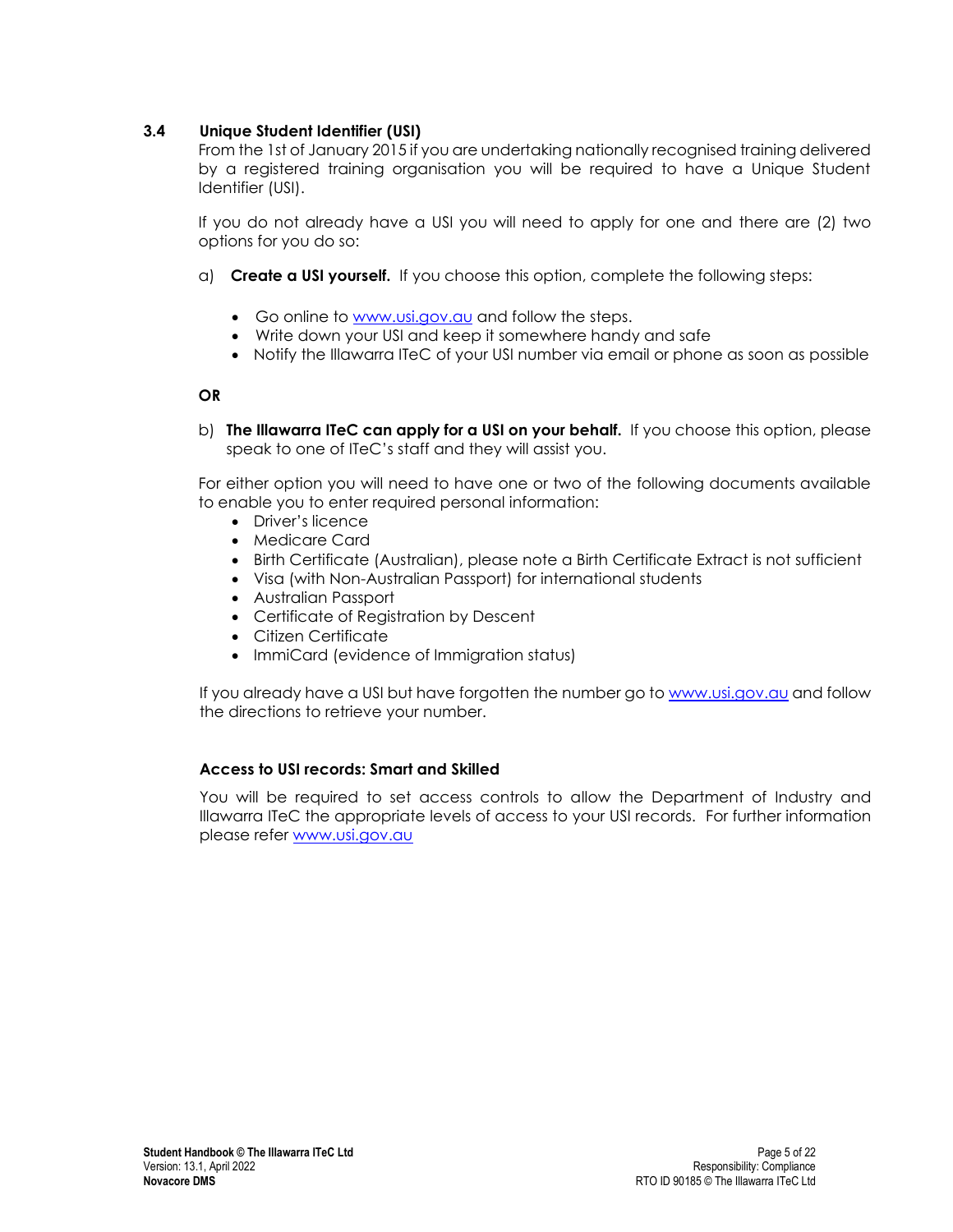## <span id="page-7-0"></span>**3.5 National Recognition (Credit Transfer) & Recognition of Prior Learning (RPL)**

Illawarra ITeC recognises the AQF qualifications and statements of attainment issued by any other Registered Training Organisation (RTO).

Participants with qualifications or Statement of Attainment with equivalent units issued by another RTO can apply for National Recognition.

National Recognition (Credit Transfer)/Recognition of Prior Learning (RPL) assessment is available to all clients. Clients wishing to be assessed in this mode can either provide sufficient evidence of competence or undertake the required assessment tasks. Clients wishing to apply for Recognition should discuss this at enrolment.

To apply, a participant will need to complete a Credit Transfer Application and provide a copy of qualification or Statement of Attainment. Illawarra ITeC will verify any documents provided with the issuing RTO. If successful, the participant will be resulted with Credit Transfer for any equivalent units.

Illawarra ITeC requires a notarised copy of academic transcripts, certificates or statements of attainment that are relevant to their enrolment, at the time of application. A notarised copy is a photocopy of the original document that has been dated and signed as a true copy either by a person authorised to witness or by one of Illawarra ITeC's staff who is a Justice of the Peace who have seen your original documentation.

*Please note: Documents that are submitted to Illawarra ITeC cannot be returned.*

If it is determined that there is no equivalency with the relevant units, the participant may be able to apply for Recognition of Prior Learning (RPL).

If you feel you have work/life experience that would enable you to provide evidence of prior learning you may be entitled to undertake part of or full training via RPL. Please discuss with Training Coordinator prior to enrolment.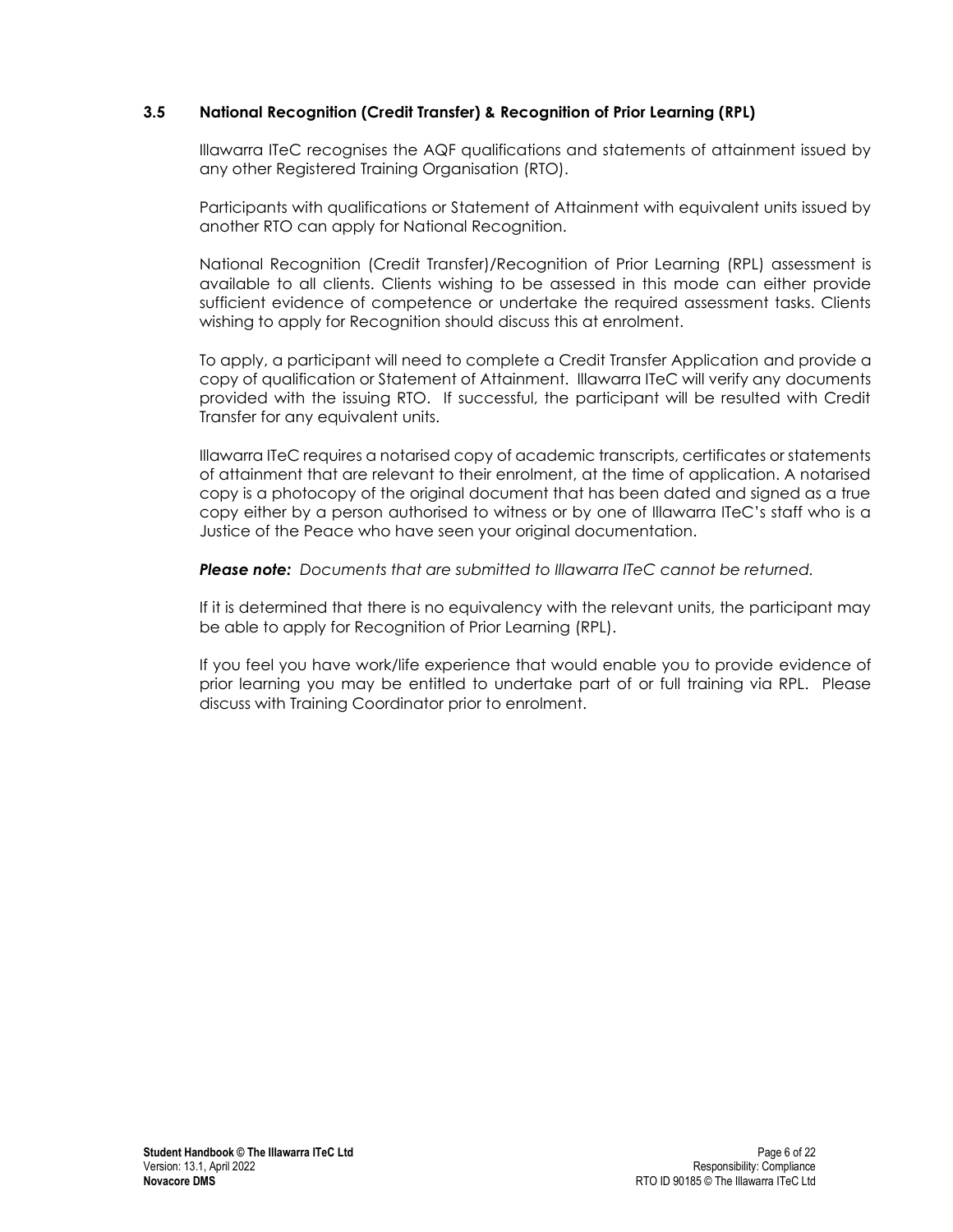# <span id="page-8-0"></span>**4.0 Code of Practice**

Illawarra ITeC has developed a Code of Practice to address and establish its commitment to the maintenance of high standards in the provision of vocational education and training. This code of practice provides all policies and procedures, and it is a requirement of employment and a requirement of study at Illawarra ITeC that all personnel abide by it. To obtain a copy, please ask the Training Coordinator.

Illawarra ITeC has adopted the following Code of Practice for all students/trainees enrolled in our courses:

## **Customer Protection Policy**

Illawarra ITeC has a Customer Protection Policy in place. This includes the current Complaints and Appeals Policy *(please ask reception or email [itec@illawarraitec.edu.au](mailto:itec@illawarraitec.edu.au) for a copy)* and the following procedure:

Procedure:

- Every attempt will be made to resolve any student complaints using The Illawarra ITeC Complaints and Appeals Policy.
- Any complaint or grievance will be actioned as part of our commitment to Continuous Improvement. On notification of a complaint or grievance procedures will be followed as per the Complaint and Appeals Policy.
- The Training Compliance Officer will be the designated Customer Protection Officer. Their role will be to handle all complaints and grievances and to ensure Consumer Protection contractual compliance with the Smart and Skilled Guidelines (refer Section 7 for contact details).
- If students enrolled in courses funded through Smart & Skilled feel that matters are unresolved to their satisfaction and wish to inform a third party, they should contact the Consumer Protection Unit at: [https://smartandskilled.nsw.gov.au/for](https://smartandskilled.nsw.gov.au/for-students/consumer-protection-for-students)[students/consumer-protection-for-students](https://smartandskilled.nsw.gov.au/for-students/consumer-protection-for-students)

# <span id="page-8-1"></span>**4.1 Legislation**

Information about current legislative and regulatory requirements impacting on participants in training can be found as follows:

- VET Quality Framework: provides for the administration of a vocational education and training system.
- WHS Act: provides for duties and obligations related to Workplace Health and Safety.
- Anti-Discrimination Act: provides for prohibition of discrimination and other specified conduct and provides for the investigation into complaints in relation to discrimination. This Act also covers legislation against workplace harassment, bullying or victimisation.
- Commonwealth Privacy Act: Relating to the collection, use and storage of personal data is available on: [http://www.oaic.gov.au](http://www.oaic.gov.au/)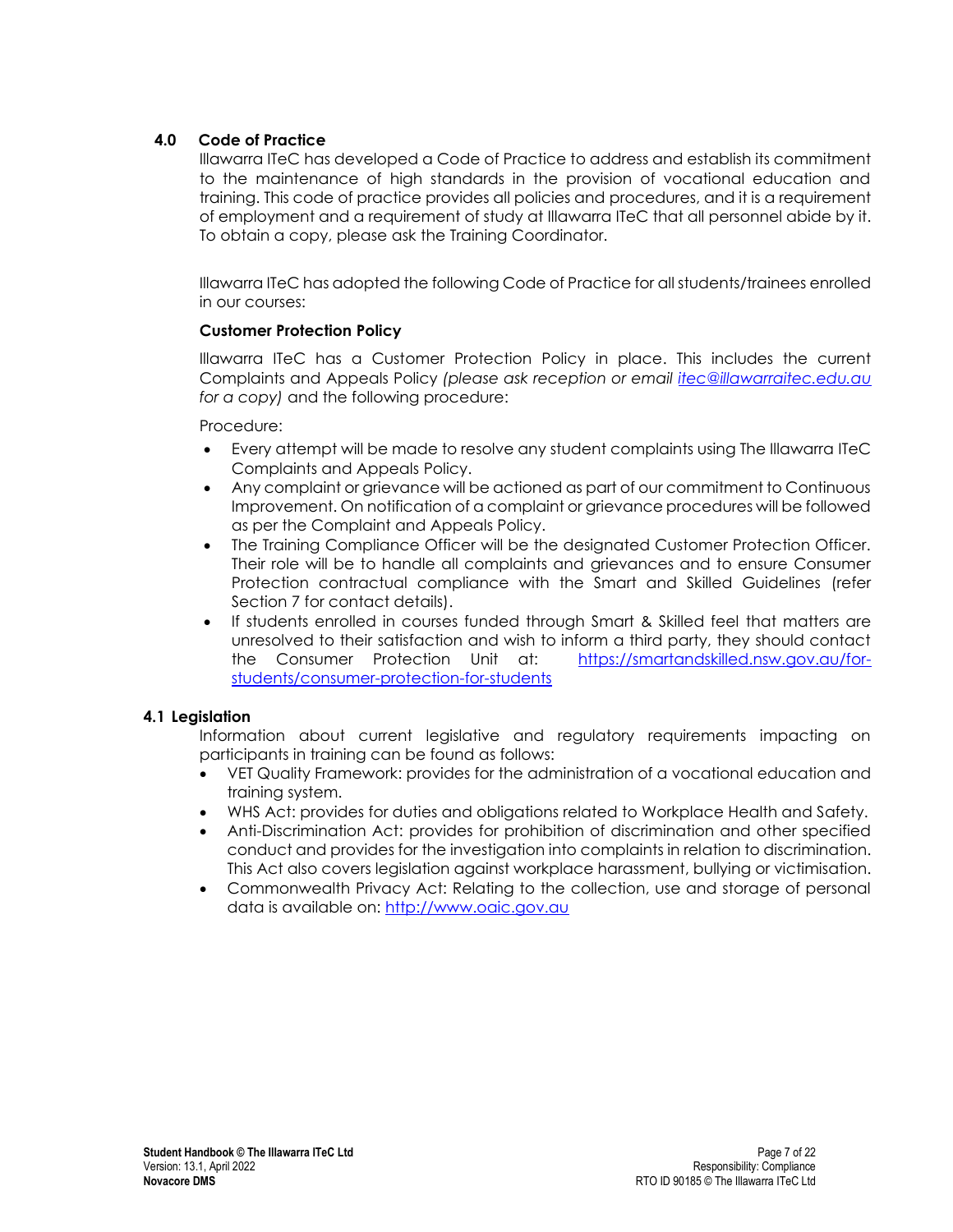# <span id="page-9-0"></span>**4.2 The Rights and Responsibilities of Students and Provider Obligations**

## **Student rights and obligations**

Students have the right to learn in an appropriate environment that is free from any form of harassment or discrimination:

- Students have the right to expect a competent trainer who can assist them to achieve the expected course outcomes.
- Students have the right to be reassessed if competency is not met in the first instance.
- It is the student's responsibility to notify Illawarra ITeC when enrolling if support is required (e.g., help with literacy, transport, access to venue etc.).
- be informed about personal information that is collected about them.
- provide accurate information to the provider.
- review and correct that information.
- access the provider's consumer protection complaints system.
- Students are responsible for personal possessions during class; and

It is every participant's responsibility to behave in a responsible and ethical manner and to respect the rights of other participants, trainers and assessors and staff while attending an Illawarra ITeC course. Participants whose behaviour is deemed to be unacceptable will be asked to leave. Fees will not be refunded in this instance.

Such behaviour may include that which:

- Puts others at risk.
- Is deemed to be disruptive.
- Hampers others' learning; or
- Interferes with the Illawarra ITeC's Code of Practice.

### **Provider obligations**

All providers have obligations, including but not limited to:

- provide the training and support necessary to allow the consumer to achieve competency
- provide a quality training and assessment experience for all consumers
- provide clear and accessible feedback to the consumer
- provide a consumer protection system including an identified consumer protection officer *(Illawarra ITeC's Compliance Manager fills this role)*
- maintain procedures for protecting consumers' personal information.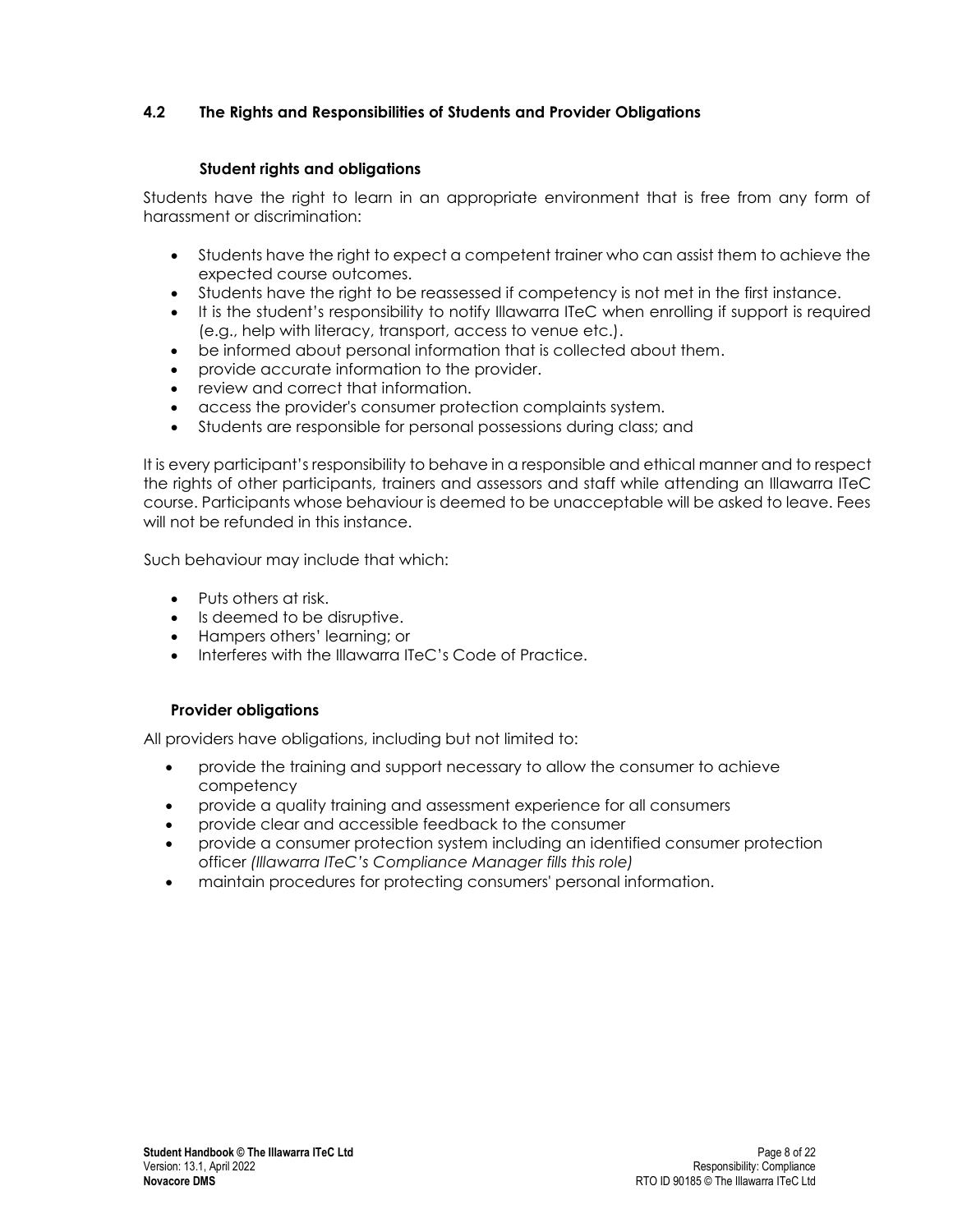# <span id="page-10-0"></span>**4.3 Workplace Health & Safety (WHS)**

Students are required to:

- Wear clothing and shoes appropriate to the course and, in some cases, follow the legal requirements regarding protective clothing. Students are notified of such circumstances at enrolment.
- Ensure that safety directions are followed and are asked to think about their own actions so as not to endanger the safety of others.
- Listen carefully to the trainer when she/he is informing you of WHS matters.
- Ensure the trainer is aware of issues relating to WHS regulations or any practices you believe to be unsafe.
- Abide by WHS rules; and
- Ensure you are aware of the location of escape plans, emergency assembly areas and emergency fire equipment.

# <span id="page-10-1"></span>**4.4 Withdrawal of students**

If you decide to withdraw from a course, we ask that you discuss the reasons for doing so with your trainer and assessor or staff member. They may refer you to another appropriate staff member to discuss any support requirements or to the Customers Protection Officer if you have a complaint or grievance. If you still decide to withdraw then the following applies:

- − You should give formal notice, preferably in writing, of the date and reasons for your withdrawal
- − You will be refunded any outstanding fees in line with the Fee, Charges & Refund Policy
- − You will be issued any Statement of Attainment for units assessed as competent within 21 days of notice of discontinuation

You will be given the results of any assessments (subject to outstanding course being brought up to date).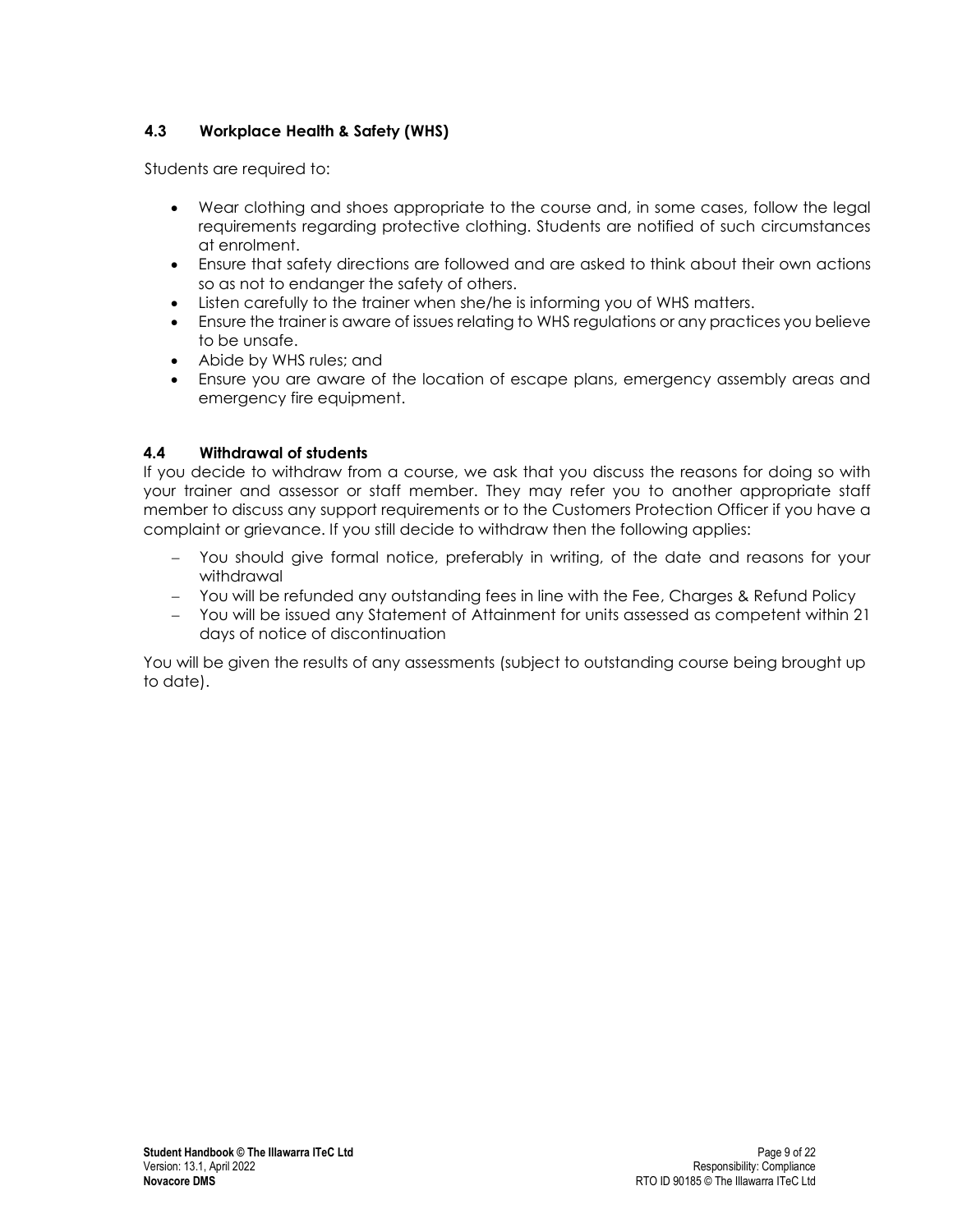# <span id="page-11-0"></span>**4.5 Fee and Refund Policy**

Information about fees and charges will be discussed prior to enrolment with you and/or the third party (such as employer, school etc.) who will be paying the tuition fees. Please contact **Illawarra ITeC** if you have any questions related to course fees.

Clients of Illawarra ITeC pay an agreed fee prior to commencement of the program in which they are enrolled. Refunds are made in accordance with Illawarra ITeC's Refund Policy and Procedure.

To ensure compliance with the requirements of a Registered Training Organisation and/or **Smart & Skilled Provider** we have put the following procedures in place:

- − All information regarding fees and charges to be paid by student will be supplied individually prior to course commencement. For students accessing subsidised training through **Smart & Skilled** these will be as calculated using **the Smart & Skilled Provider Calculator.**
- − Students will be notified of any schedule of payments prior to enrolment.
- Students will be notified of any additional equipment costs prior to enrolment
- − Any fee schedule will ensure that all fees are paid in full prior to completion of training and assessment
- − All fees collected will be retained by The Illawarra ITeC
- − Where applicable (i.e., under certain Awards) the employer will pay the fee for certain Apprenticeships and Traineeships
- − Students will be entitled to 2 attempts to complete a unit of competency without additional cost. Any further attempts will incur a charge which will be at the discretion of the Provider.
- − Fees will be adjusted to reflect any RPL or CT and if necessary, refunds will be made.

Some students may be eligible for a concession fee. Students of Aboriginal or Torres Strait Islander origin, and/or holders of concession cards like Health Care Card, Pensioner Concession Card or Veteran Affairs Pensioner Concession Card, may be eligible.

If you do not have a concession card, contact Services Australia (Centrelink) to determine your eligibility (https://www.servicesaustralia.gov.au/).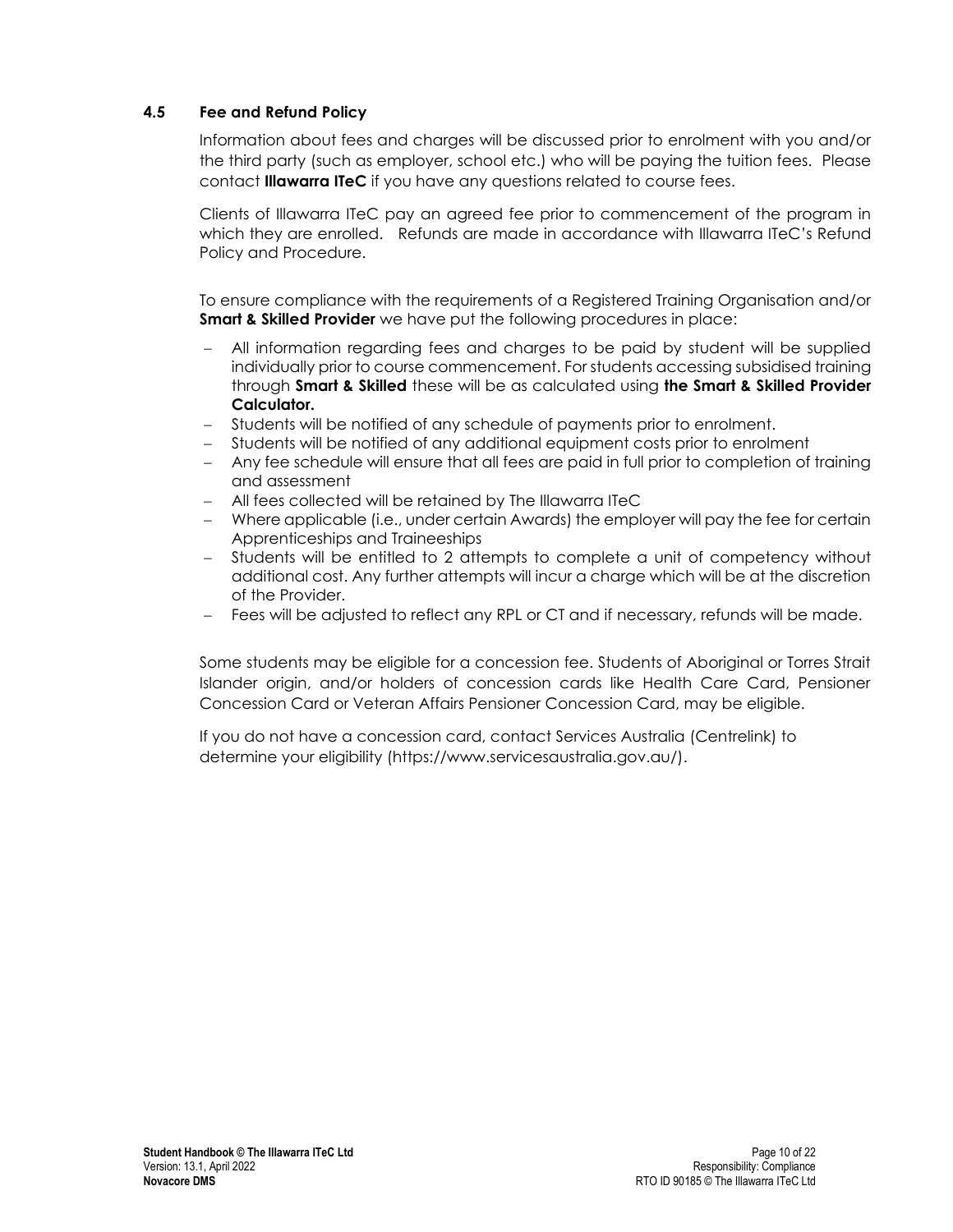# <span id="page-12-0"></span>**4.6 Client Welfare, Guidance and Support Services**

All clients of Illawarra ITeC are treated as individuals and are offered advice and support services which assist clients in achieving their identified outcomes.

Illawarra ITeC does not offer formal welfare or guidance services, but every effort will be made to assist clients to access appropriate support agencies.

For any student support services, please contact your trainer/assessor or ITeC's Training Manager:

- Rebecca Radic Phone: 02 4223 3100 or Email: [rebeccaradic@illawarraitec.edu.au](mailto:rebeccaradic@illawarraitec.edu.au)
- Hours of availability Monday-Friday 8.30am 5.00pm

The following is a list of contact details for community information and support in the region:

- Lifeline Phone: 13 11 14 or [www.lifeline.org.au](http://www.lifeline.org.au/)
- Beyond Blue Phone: 1300 224 636 or [www.beyondblue.org.au](http://www.beyondblue.org.au/)
- Men's Line Phone: 1300 789 978 or [https://mensline.org.au](https://mensline.org.au/)
- Sexual Assault Crisis Line Phone: 1800 424 017or <https://www.respect.gov.au/services>
- Lifeline Suicide Helpline Phone: 13 11 14 or [https://www.lifeline.org.au](https://www.lifeline.org.au/)
- Kids Helpline Phone: 1800 551 800 or [https://kidshelpline.com.au](https://kidshelpline.com.au/)
- Illawarra Aboriginal Medical Services [http://www.illawarraams.com.au](http://www.illawarraams.com.au/)

### <span id="page-12-1"></span>**4.7 Access and Equity**

Every client who meets the entry requirements (if applicable) as prescribed by the appropriate Training Package and minimum age requirements based on training package or industry advice and Language, Literacy and Numeracy skills will be accepted into any training/assessment program. Illawarra ITeC incorporates the principles of equity into all programs.

Illawarra ITeC's staff have been instructed in their responsibilities with regards to Access and Equity principles. Clients have equitable access to all programs irrespective of their gender, culture, linguistic background, race, location, socio-economic background or disability. Some programs may have a limited number of vacancies, and these will be filled in a chronological order upon completion of enrolment. Admission procedures will therefore be free of discrimination, and if an individual does not meet entry requirements, all attempts are made to assist them to identify alternative courses of action.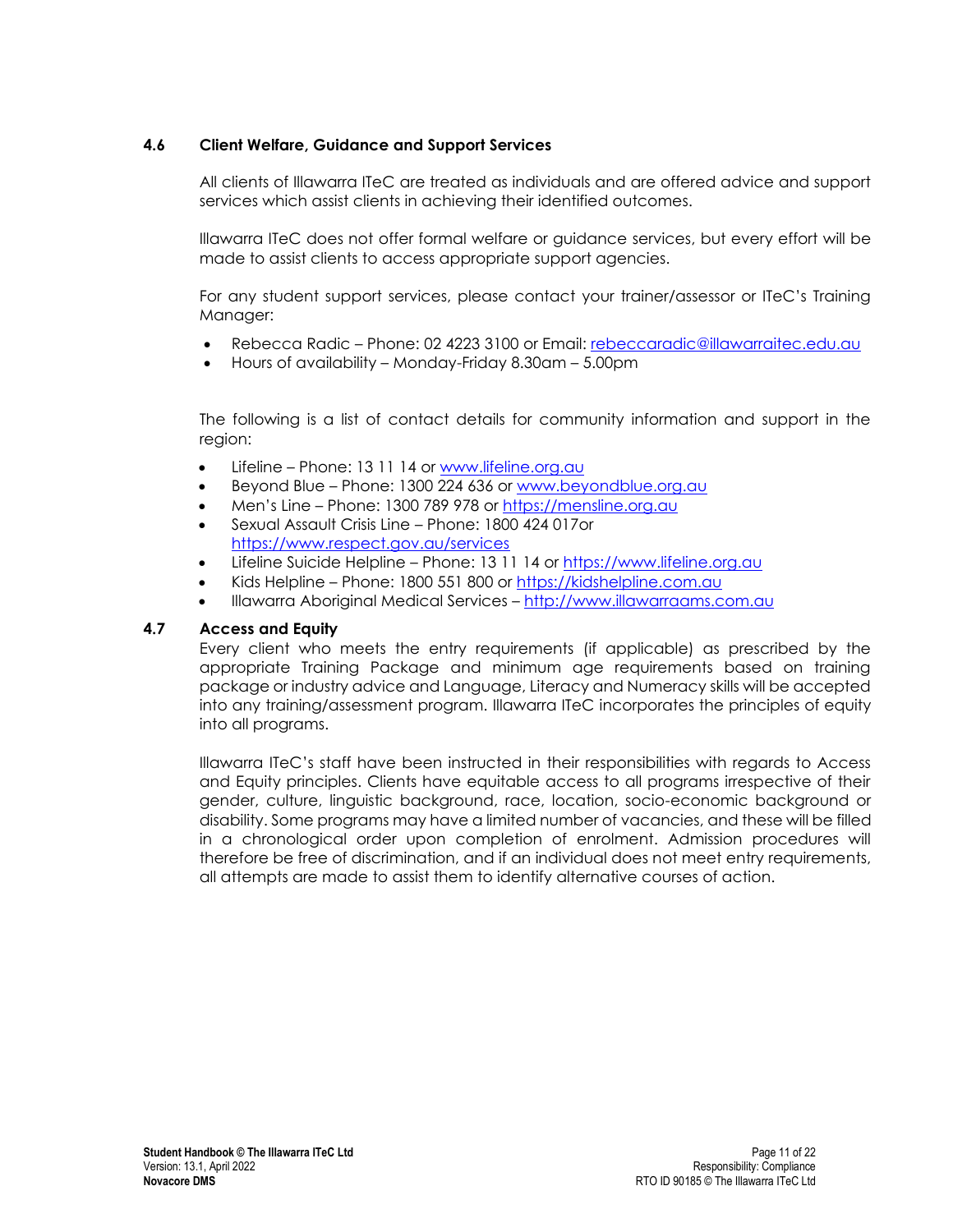# <span id="page-13-0"></span>**4.8 Language, Literacy and Numeracy**

Illawarra ITeC recognises that all vocational training includes language, literacy and numeracy tasks and all Illawarra ITeC trainers and assessors provide:

- Materials, resources and assessment tools and tasks that do not require clients to have language, literacy and numeracy skills of more complexity than those used in the workplace for the competencies being taught/assessed.
- Clear models of the language/literacy/numeracy task.
- Opportunities for repeated and supported practice; and
- Opportunities for independent practice.

Where some clients require additional practice and training, Illawarra ITeC arranges appropriate language, literacy, and numeracy support.

### <span id="page-13-1"></span>**4.9 Delivery**

Illawarra ITeC ensures that all resources meet the requirements of the relevant endorsed training package(s) and/or accredited course(s), for the delivery, assessment and issuing of qualifications.

Illawarra ITeC affirms that it has in place and applies the following resources:

- Delivery personnel with appropriate qualifications, and experience, including assessor requirements as identified in the relevant Training Package assessment guidelines.
- Delivery and assessment resources appropriate to the methods of delivery and assessment requirements; and
- Relevant Training Package and/or accredited course documents and support materials, with necessary copyright authorisations.

Delivery strategies utilised by Illawarra ITeC are always selected to best achieve the required elements of competence while giving full consideration to the learning style of the participant. The provision of training may include a flexible combination of class based, allocated study – personal time and on-the-job delivery and assessment.

### <span id="page-13-2"></span>**4.10 Assessment**

Illawarra ITeC has demonstrable experience and skill in providing/facilitating assessments that meet the endorsed components of relevant training package(s) and/or accredited courses.

Illawarra ITeC is committed to ensuring valid and reliable assessment of achievements against industry competency standards and all assessment undertaken by Illawarra ITeC remains consistent with the National Recognition Framework and the requirements of National Training Framework.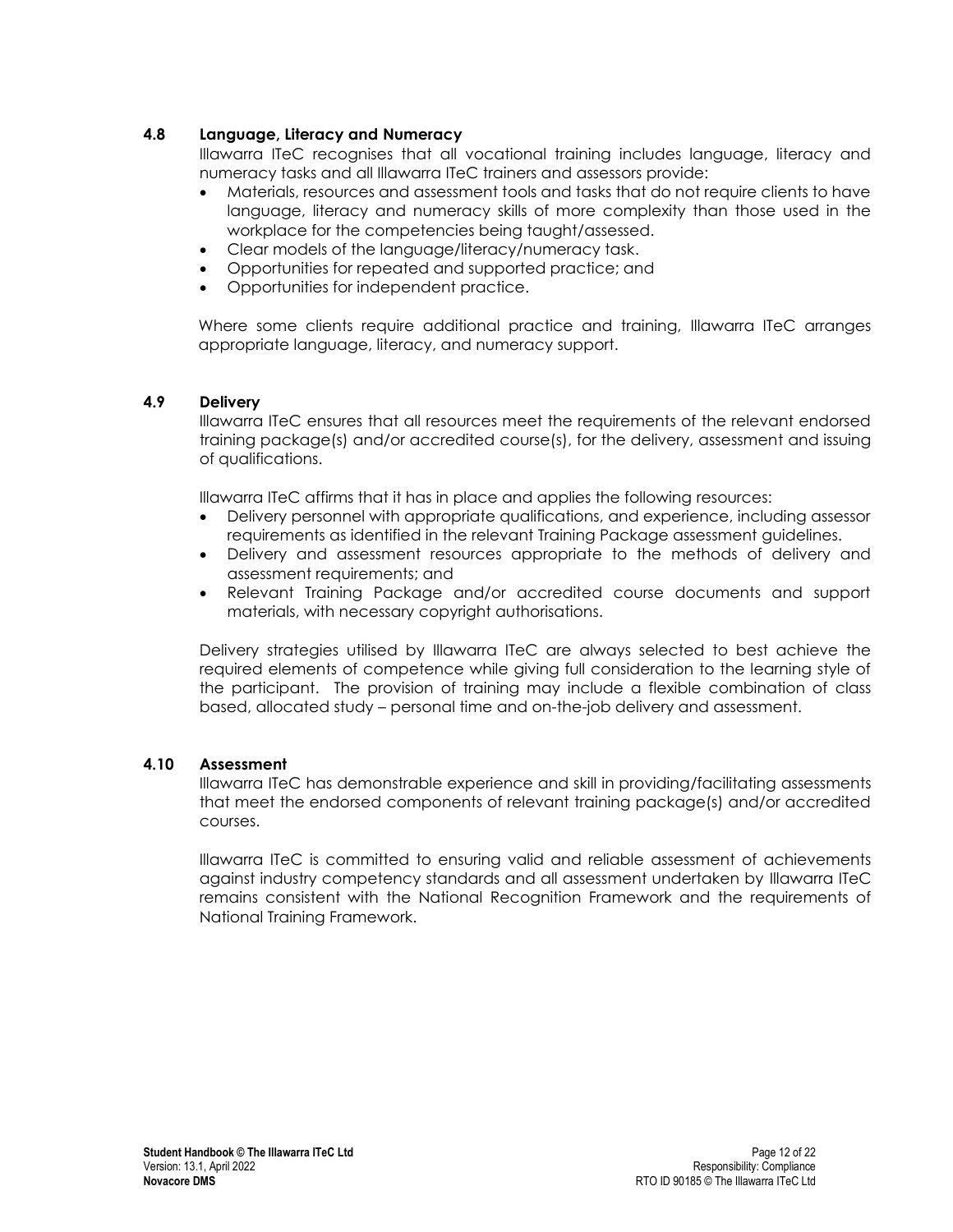#### **Principles of Assessment**

Illawarra ITeC ensures that all assessment conducted within the organisation is reliable, flexible, fair and valid:

#### *Fairness*

*The individual learner's needs are considered in the assessment process.*

*Where appropriate reasonable adjustments will be applied by the Illawarra ITeC to take into account the individual learner's needs.*

*Illawarra ITeC informs the learner about the assessment process and provides the learner*  with the opportunity to challenge the result of the assessment and be reassessed if *necessary.*

### *Flexibility*

*Assessment is flexible to the individual learner by:*

- *Reflecting the learner's needs*
- *Assessing competencies held by the learner no matter how or where they have acquired; and*
- *Drawing from a range of assessment methods and using those that are appropriate to the context, the unit of competency and associated assessment requirements, and the individual.*

### *Validity*

*Any assessment decision of the Illawarra ITeC is justified, based on the evidence of performance of the individual leaner.*

*Validity requires:*

- *Assessment against the unit(s) of competency and the associated assessment requirements covers the broad range of skills and knowledge that are essential to competent performance.*
- *Assessment of knowledge and skills is integrated with their practical application.*
- *Assessment is based on evidence that demonstrates that a learner could demonstrate these skills and knowledge in other similar situations; and*
- *Judgements of competencies is based on evidence of learner performance that is aligned to the unit(s) of competency and associated assessment requirements.*

#### *Reliability*

*Evidence presented for assessment is consistently interpreted and assessment results are comparable irrespective of the assessor conducting the assessment.*

#### **Assessment Pathways**

Illawarra ITeC offers clients several assessment pathways appropriate to the qualification outcome. Assessment conducted for the purposes of national recognition may lead to a part or a full qualification under the Australian Qualifications Framework. The main assessment pathways to a qualification can be listed as follows:

- Off-the-job training and assessment.
- Work Based assessment.
- Recognition of prior learning; and
- National Recognition.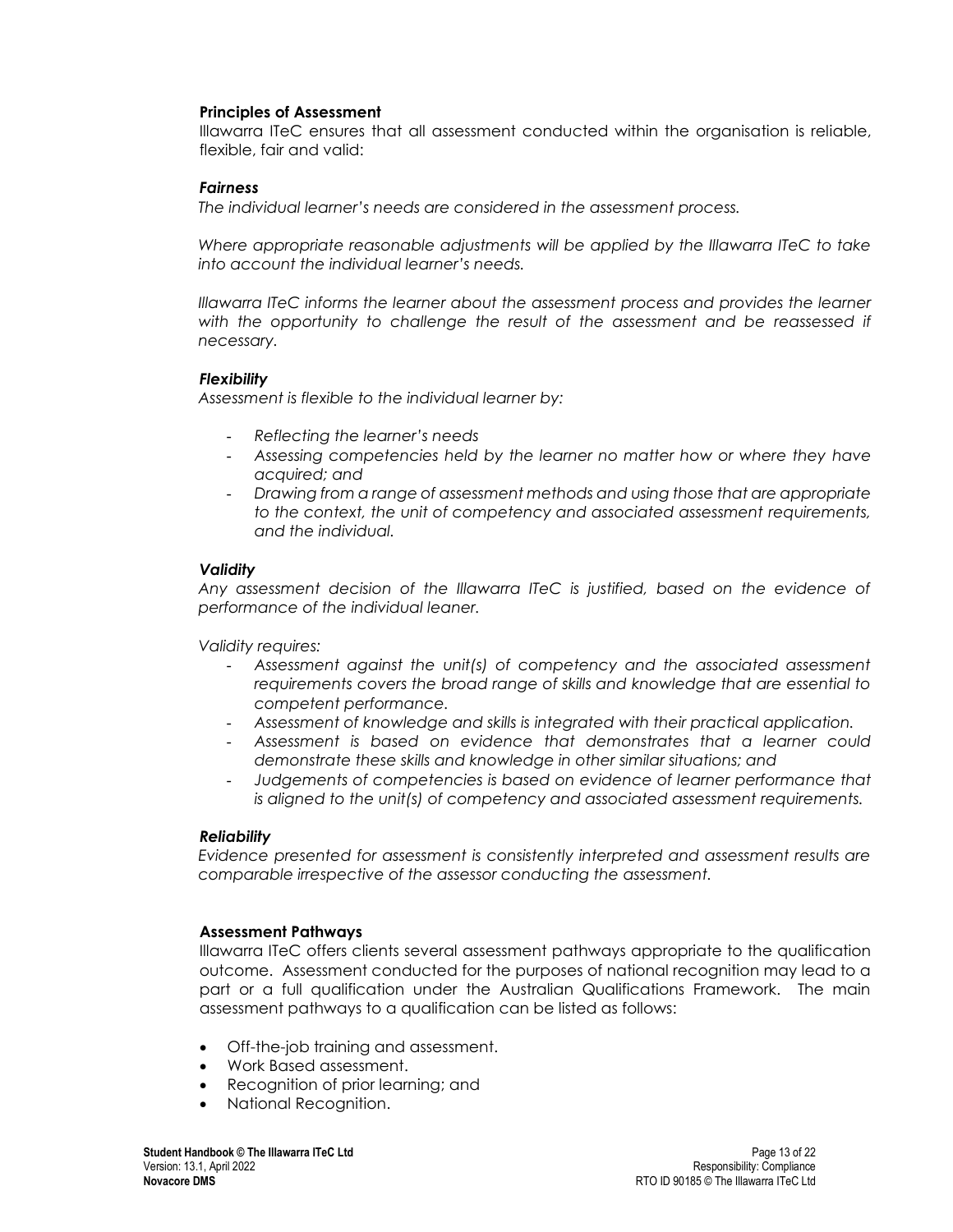## **Assessor Qualifications**

Illawarra ITeC ensures that staff involved in assessment activities always meet the assessor requirements as set by either:

- The assessment guidelines of training packages; and/or
- The assessment requirements of accredited courses.

If staff members of Illawarra ITeC do not have the vocational competence to assess identified areas, appropriately qualified personnel will be employed to provide this expertise within the assessment process. Illawarra ITeC may also utilise auspiced assessment arrangements in situations where an individual staff member alone does not meet the total assessor requirements. Such auspiced arrangements may involve Illawarra ITeC staff members assessing in conjunction with workplace supervisors, industry specialists and/or qualified external assessors.

## **Assessment Resources**

Illawarra ITeC, when designing assessment resources, ensures that all aspects of competence are covered, including:

- Task skills (performance of individual practical tasks);
- Task management skills (managing a number of different tasks within the job);
- Contingency management skills (responding to problems, breakdowns and changes in routine); and
- Job/role environment skills (dealing with the responsibilities and expectations of the workplace).
- Competency Conversions.

All assessment reporting systems will indicate the units of competency that the individual has attained.

# **Conducting Assessment**

When conducting assessment, Illawarra ITeC ensures it has personnel with appropriate qualifications and adheres to the requirements of the Training Package and the AQF Standards/ Standards for Registered Training Organisations (RTOs) 2015.

Illawarra ITeC ensures that the personnel conducting assessment utilise appropriate methods for recording, storing and accessing assessment outcomes.

Assessment activities undertaken by Illawarra ITeC always follow the methodology outlined below:

- 1. Assessment procedures are fully explained to clients throughout all stages of learning.
- 2. Opportunities for Recognition (Recognition of Prior Learning/National Recognition) are also discussed, as are any available flexible methods of assessment. The appeals and reassessment process is also outlined.
- 3. The assessment requirements of the unit(s) of competence/module(s) are outlined, and any particular arrangements for the workplace/training environment are arranged.
- 4. All evidence-gathering methods remain reliable, flexible, fair and valid.
- 5. As assessments are undertaken, Illawarra ITeC trainers/assessors record individual client assessment results. Sample copies of the assessment instrument are kept by the trainer/assessor.
- 6. Post-assessment guidance is always available to clients.
- 7. A fair and impartial appeals process is always available.
- 8. Evaluation of assessment processes and procedures is gathered on an on-going (informal) basis.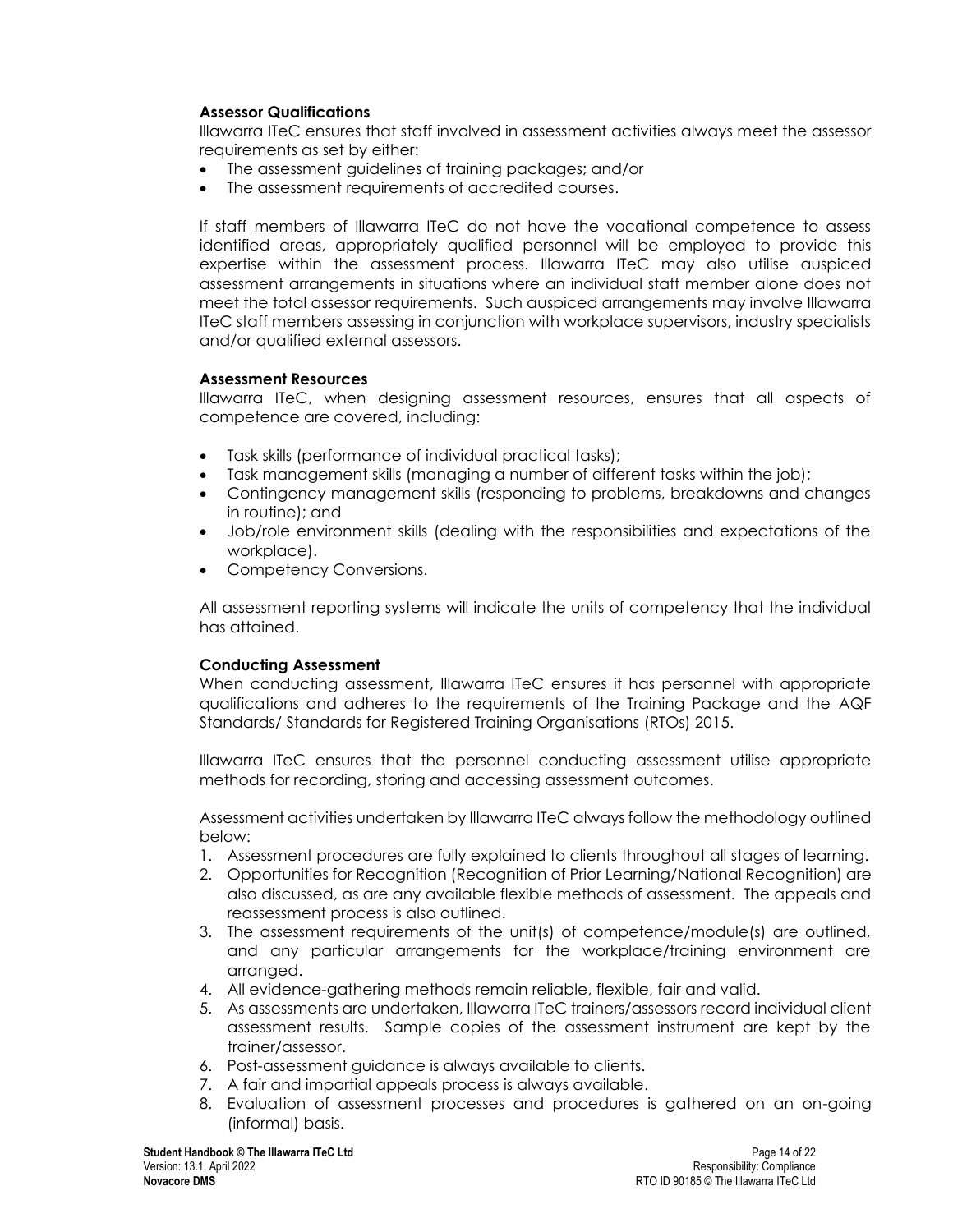Evidence gathering methods commonly utilised by Illawarra ITeC include, but are in no way limited to:

- Demonstration.
- Questioning.
- Work based performance.
- Role-play.
- Simulation.
- Oral presentation.
- Graphic presentation.
- Projects/assignments.
- Audio/visual display.
- Written tests; and
- Skills portfolio.

## **Reasonable Adjustment**

Reasonable adjustment is designed to enable that all students are treated equally in the assessment process – this means that, where possible, "reasonable" adjustments are made to the assessment process to meet the individual needs of students.

Reasonable adjustment may mean:

- Making learning materials and methods accessible
- Adapting the physical environment and equipment
- Making adjustments to the procedures for conducting assessment
- Mapping adjustments to the evidence gathering techniques

In the event that you have difficulties understanding the requirements for assessment due to language or any of the other difficulties, ITeC will attempt to make reasonable adjustments to the assessment in order to afford you every opportunity to achieve competency. This may include oral questioning or demonstration of skills and knowledge in another format. If you believe you have a case for your needs to be adapted, please discuss with your trainer/assessor.

Any Disadvantaged students will be interviewed at enrolment to ensure any required adjustments are included in their training and assessment plan.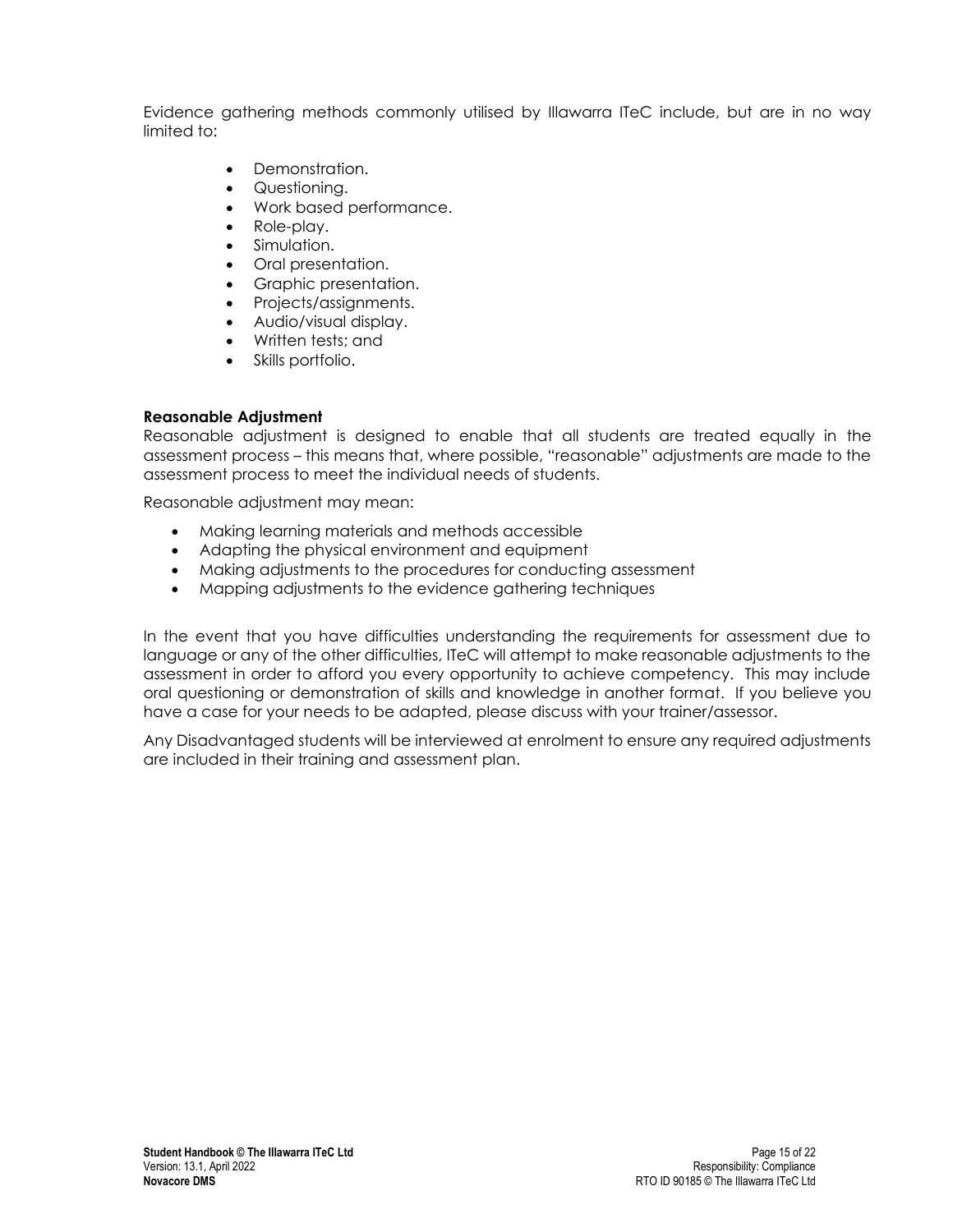## <span id="page-17-0"></span>**4.11 Assessment Appeals Process**

An appeals and reassessment process is an integral part of all training and assessment pathways leading to a nationally recognised qualification or Statement of Attainment under the Australian Qualifications Framework.

A fair and impartial appeals process is available to clients of Illawarra ITeC. If a client wishes to appeal his/her assessment result, he/she may first discuss the issue with the trainer/assessor. If the client would like to proceed further with the request after discussions with the trainer/assessor a formal request is made in writing outlining the reason(s) for the appeal. Illawarra ITeC's time period for the acceptance of appeals is 21 days after the client has been issued with the results of their assessment.

Every effort is made to settle the appeal to both the client's and Illawarra ITeC's satisfaction. An independent person or panel may hear each appeal. Each appellant has an opportunity to formally present his or her case and is given a written statement of the appeal outcomes, including reasons for the decision. Illawarra ITeC has in place a procedure for dealing with appeals; if you would like more information, please contact ITeC's Training Manager. Should any outcome not be acceptable to the client, they will be informed, in writing, of the opportunity to lodge a complaint with ASQA.

## <span id="page-17-1"></span>**4.12 Complaint Process**

Illawarra ITeC's complaints system is designed to ensure that all people accessing our services are able to present a complaint in a fair and equitable manner.

If you have any feedback or concerns, please let your Trainer/Assessor know immediately or alternatively you can ask to speak to ITeC's Training Manager. Often the matter can be resolved easily.

To initiate the complaint process:

• Within 7 days, speak directly with the person concerned and if the matter cannot be resolved satisfactorily write to the Chief Executive Officer within 21 days. You will receive a written response within 7 days outlining the process and timelines to effectively address your complaint.

# <span id="page-17-2"></span>**4.13 Complaint Appeal Process**

Where a complaint/concern cannot be resolved through discussion and conciliation, Illawarra ITeC acknowledges the need for an appropriate external and independent agent to mediate between the parties.

- Illawarra ITeC will contract such a person as and when required and as agreed to by all parties. Costs for an independent agent to review and make a decision on the Appeal will be little or no cost to the student.
- If the student is still dissatisfied with the outcome after Illawarra ITeC has engaged an independent agent, the student may lodge a complaint with the Australian Skills Quality Authority on 1300 701 801.

*Please refer to Illawarra ITeC's Complaints and Appeals Policy and Procedure for further details.*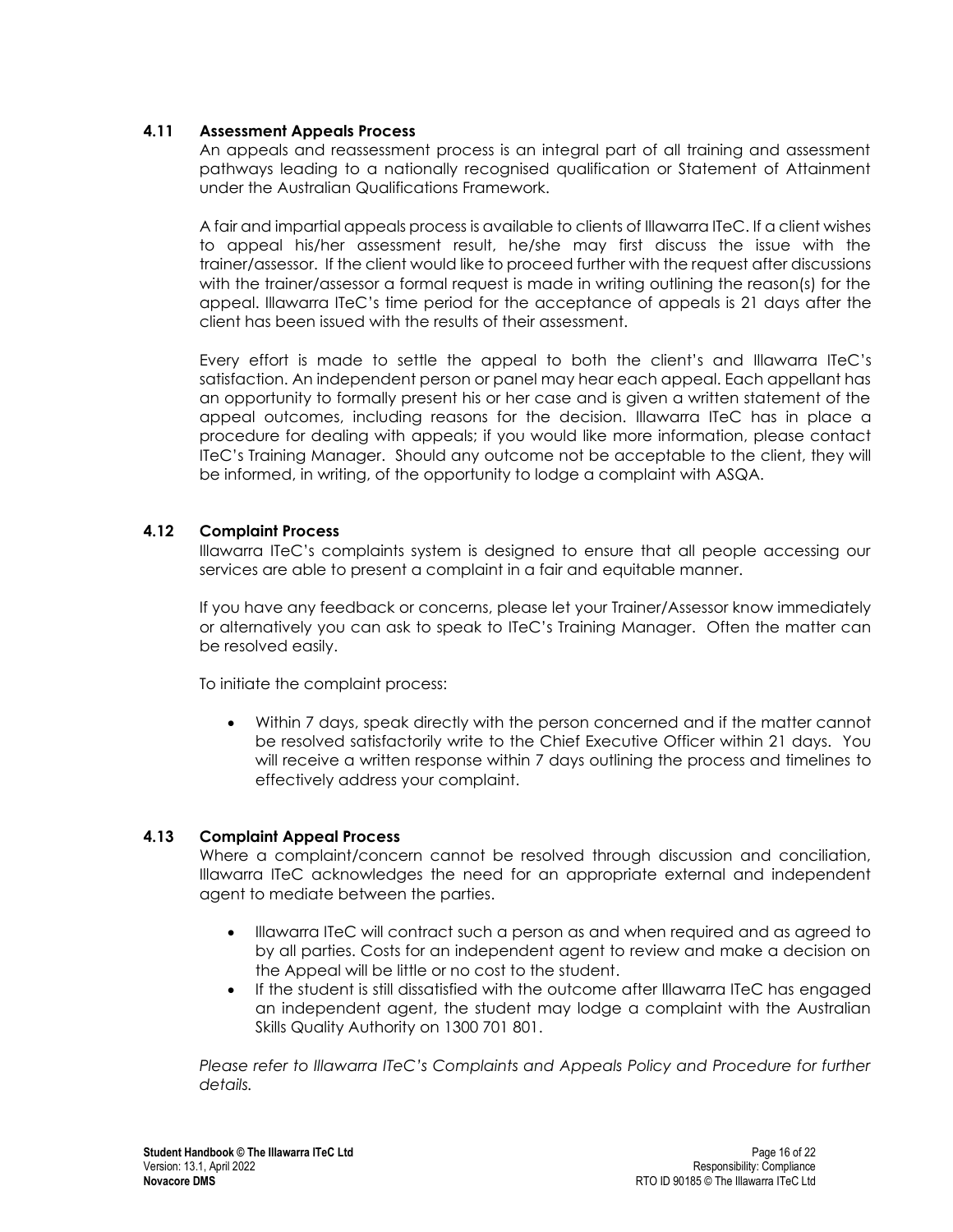## <span id="page-18-0"></span>**4.14 Disciplinary Procedures**

All Illawarra ITeC clients are expected to take responsibility, in line with all current workplace practices and legislation, for their own learning and behaviour during both on and off-the-job training and assessment. Any breaches of discipline will result in the client being given a verbal warning. Further breaches will result in the client having to "show cause" as to why they should not be excluded from further participation in the program.

## <span id="page-18-1"></span>**4.15 Access to Clients' Records**

Each client's records are available to them on request. Clients' records are not available to other people unless Illawarra ITeC is requested in writing by the client to allow such access. Once the appeals process (21) days has passed all students work will be maintained in accordance with registration requirements only. If students wish to keep their work once assessed and if it has been maintained for auditing purposes, you are able to get photocopies at a cost of 10c per copy or notify the trainer within 21 days that you want to collect your work.

## <span id="page-18-2"></span>**4.16 Marketing**

Should Illawarra ITeC market or advertise its products and services, it will do so in an ethical manner following the national protocol for marketing and advertising. Illawarra ITeC will market its products and services with integrity, accuracy and professionalism, avoiding vague and ambiguous statements. In the provision of this information no false or misleading comparisons will be drawn with any other provider or course. Specific course information, including content and vocational outcomes is available prior to enrolment.

- Illawarra ITeC will adopt policies and management practices which maintain highly professional standards in the marketing and delivery of its products and services and which safeguard the interests and welfare of all clients.
- Illawarra ITeC will maintain an educational environment that is conducive for all clients for the achievement of the pre-determined competencies.
- Illawarra ITeC will always gain a client's written permission before using information about that individual in any marketing materials and will respect any conditions of permission imposed by the client.
- Illawarra ITeC will always accurately represent training products and services to prospective clients.
- Illawarra ITeC ensures that clients are provided with full details of conditions in any contractual arrangements with the organisation.

### **Accurate and Clear Marketing**

Where advertisements and/or advertising materials refer to Illawarra ITeC's RTO status, the products and services covered by the organisation's *Scope of Registration* are clearly identified. Illawarra ITeC only advertises those AQF qualifications it is registered to issue.

Advertisements and advertising materials utilised by Illawarra ITeC identify nationally recognised products separately from courses recognised by other bodies or without recognised status.

The names of training packages, qualifications and/or accredited courses listed in advertising materials utilised by Illawarra ITeC comply with the names/titles recognised by the Commonwealth Registration Authority.

Full information on specific courses is available from Illawarra ITeC prior to enrolment.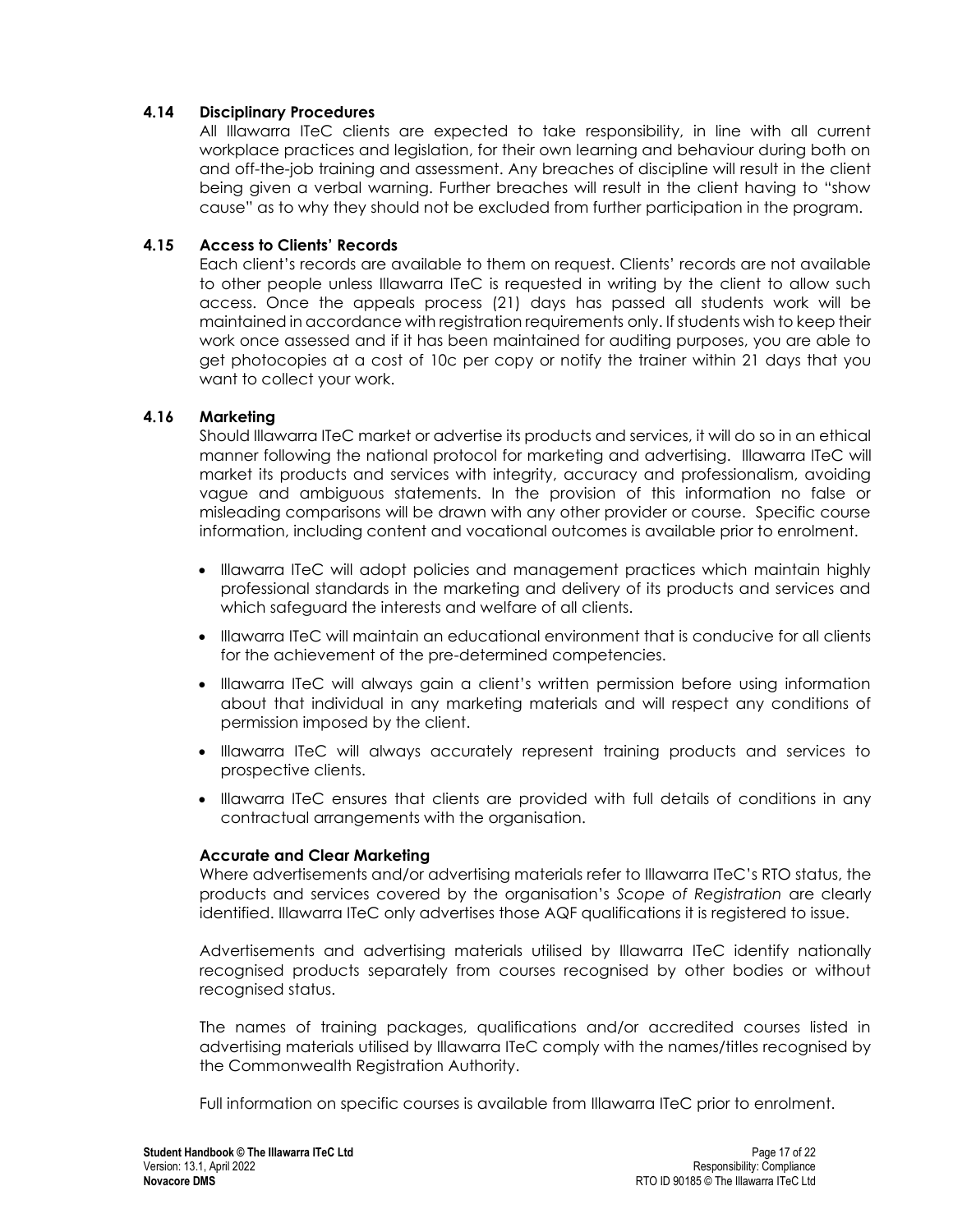## <span id="page-19-0"></span>**5.0 Illawarra ITeC's Scope of Registration with ASQA**

As a Registered Training Organisation (RTO) the Illawarra ITeC deliver nationally recognised qualifications in:

- **Business Services, including Indigenous Governance**
- **Retail**
- **Hospitality**
- **Entertainment: Music, Live Production and Technical Services and Screen and Media**
- **Construction**

For a current list of our scope of registration please go to [www.training/gov/au/90185](http://www.training/gov/au/90185)

## *Illawarra ITeC also delivers nationally recognised training in the following short courses:*

- CPCCWHS1001 Prepare to work safely in the construction industry (**White Card) #**
- SITHFAB005 Prepare and serve espresso coffee
- SITXFSA001 Use hygienic practices for food safety
- SITXFSA002 Participate in safe food handling practices **(Food Safety Supervisor) +**

## **Illawarra ITeC is approved by the following Authorities:**

# SafeWork NSW Approved Provider No. 800150 (White Card)

+ NSW Food Authority Approved Provider No. 24244 (Food Safety Supervisor)

Illawarra ITeC offers accredited courses covering full qualifications and part qualifications from Training Packages. Illawarra ITeC's course offerings change regularly in accordance with our clients' needs and industry requirements. For details on current courses being delivered please contact ITeC.

In Australia, only Registered Training Organisations can issue nationally recognised qualifications. **The Illawarra ITeC Ltd, Registered Training Organisation (RTO) 90185 is currently registered by the Australian Skills Quality Authority (ASQA) to 30 July 2022.**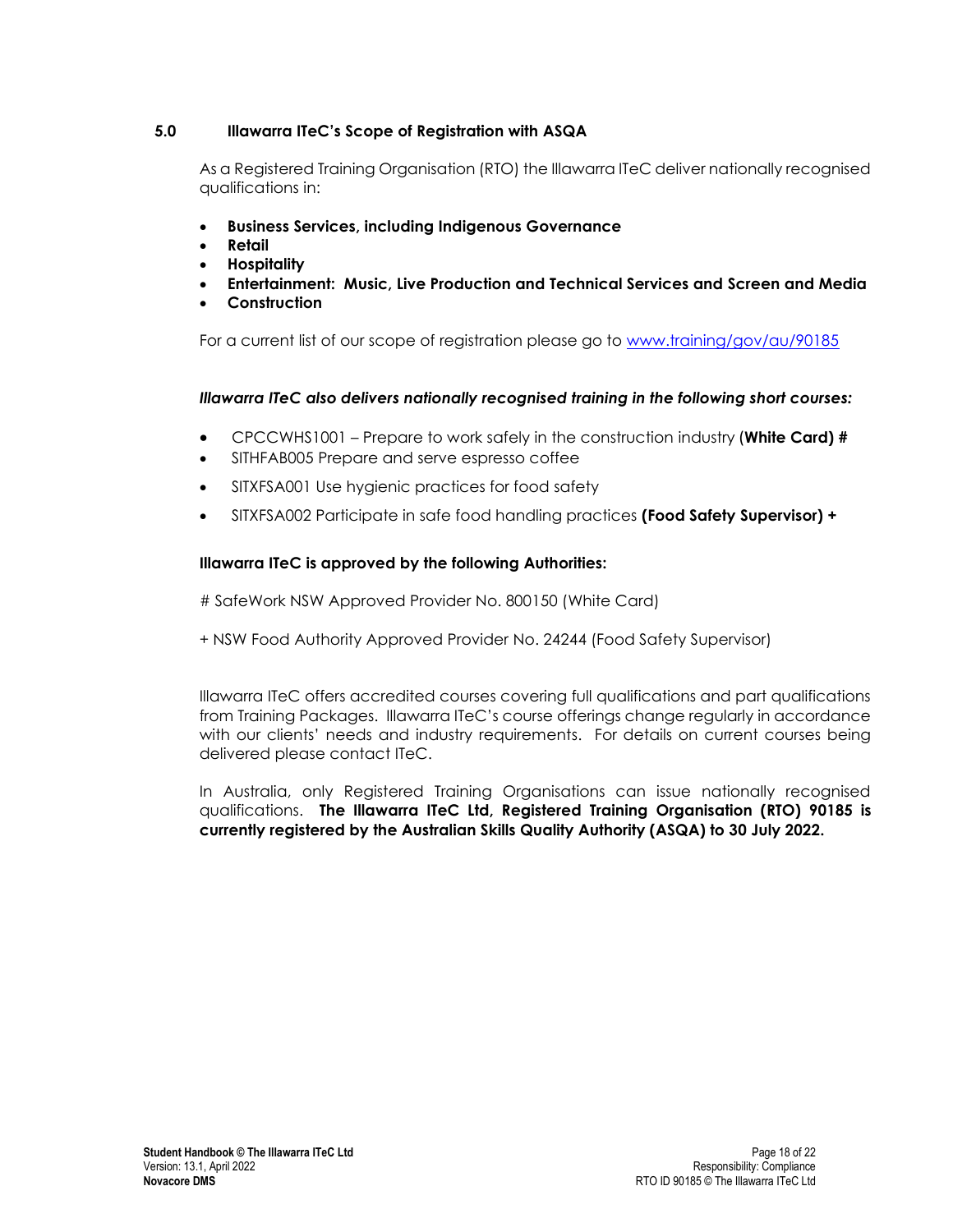# <span id="page-20-0"></span>**6.0 Australian Qualifications Framework**

# <span id="page-20-1"></span>**6.1 AQF Qualifications**

# **6.1.1 Certificates I – IV**

- <span id="page-20-2"></span>• Certificates I-IV prepare candidates for both employment and further education and training. Certificates I and II are largely qualifications recognising basic vocational skills and knowledge and Certificates III and IV qualify individuals who apply a broad range of knowledge and skills and provide a pathway to further learning.
- Recognise skills and knowledge that meet nationally endorsed industry/enterprise competency standards as agreed for those qualifications by the relevant industry, enterprise, community and/or professional group; and
	- Include preparatory access and participation skills and knowledge such as:
		- Literacy and numeracy.
		- Communication skills.
		- Working in teams.
		- Workplace technology; and
		- Industry specific competencies, of increasing complexity and personal accountability at each level of the Certificate qualification; and
- May be gained through a wide range of pathways, including: [Australian](http://www.newapprenticeships.gov.au/)  [Apprenticeships](http://www.newapprenticeships.gov.au/) (including traineeships); work-based and/or school/ institution-based training; and Recognition of Prior Learning or Current Competency (which may include training programs or an accumulation of short courses).



*Certificates I – IV recognise achievement of specified national industry competency standards at four AQF levels in a wide variety of trades, industries and enterprises.*

# <span id="page-20-3"></span>**6.1.2 Diploma**

Diploma level qualification qualifies individuals who apply integrated technical and theoretical concepts in a broad range of contexts to undertake advanced or paraprofessional work as a pathway for further learning.